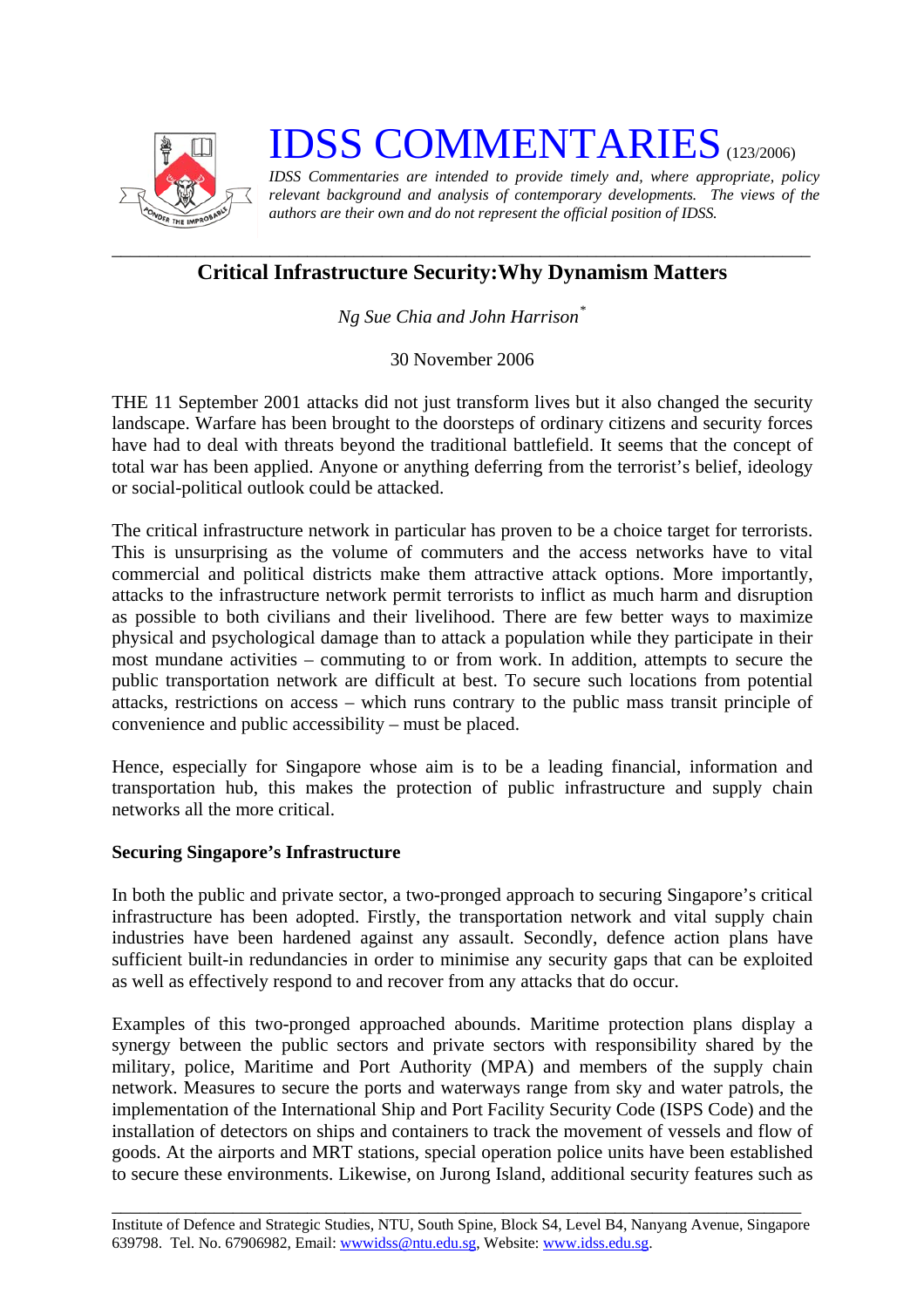x-ray scanners and an island-wide closed circuit television (CCTV) camera system screens, scans and monitors both land and sea traffic for potential threats. This CCTV system is complemented by a round-the-clock patrol conducted by army and police units.

In general, a rich layering of security measures are in place to protect Singapore's critical infrastructure. However, how do we determine if the current security measures serve as an effective deterrence? Unfortunately, the true gauge is not the amount of state-of-the-art technology or gadgetries adopted. Rather it rests on the ability to meet current threats, anticipate future contingencies while also simultaneously remaining flexible. Key to achieving this is through a dynamic security system resistant to becoming a predictable routine.

### **Dynamic Security System**

Threats are constantly evolving. As such security measures have to be just as dynamic and adjustable to changes. Although a systemic approach aids the implementation and management of security measures owing to its efficiency, it may also be unquestionably routine and highly predictable. As such, fixed solutions and standard controlled results do not necessarily imply a robust and highly adaptive defence mechanism. They may provide the illusion of security while doing little to actually increase genuine security.

There are two basic reasons why an overly routine or clockwork security regime should be a cause for concern. One, terrorists are meticulous in their pre-operational planning. Thus, they will easily map out the day, time and venue when a task force conducts its patrols. Operations are then designed to exploit identified weaknesses. Second, while a routine allows one to see what is normal and out of the ordinary, it also limits you to seeing the extraordinary as a threat while missing the ordinary. This is based on the idea that one is safest in the known environment, because one is trained what to look for based on past experience. There is tremendous value in learning from the past. But if the past becomes the sole predictor for the future, the ability to adapt to or stay ahead of the opponent becomes hampered. Learning from the past can be a strength but being wedded to a past turns that strength into a weakness.

#### **Solutions and the Way Ahead**

Security layering ensures that loopholes in the overall defence system are minimised. It involves the combined work of intelligence, technology and security enforcers – that is, the tactical and the operational aspect of defence. Singapore has adopted this approach and systematically ensured that the technology and manpower are well in place. The key concern here is that this approach may lead to predictability and hence undermine the intended impact of a measure. In the long-term, it helps to have some randomness in a security approach to prevent terrorists from either fully predicting the responses or the security gaps in the system.

Admittedly, this runs contrary to the transportation business model that requires strict adherence to a predictable operation schedule. An unpredicted event, mechanical failure or weather delay, can cause a cascading disruption to the entire transportation system. The opposite, however, is true with regard to a robust security system. In fact, the best way to protect a transportation system is to be as disruptive to the terrorist operation cycle as possible. What marks a robust and effective security system is not a standard set of measures or routines; it is how security personnel and technology can best react to and anticipate threats. Hence, dynamism matters for critical infrastructure security.